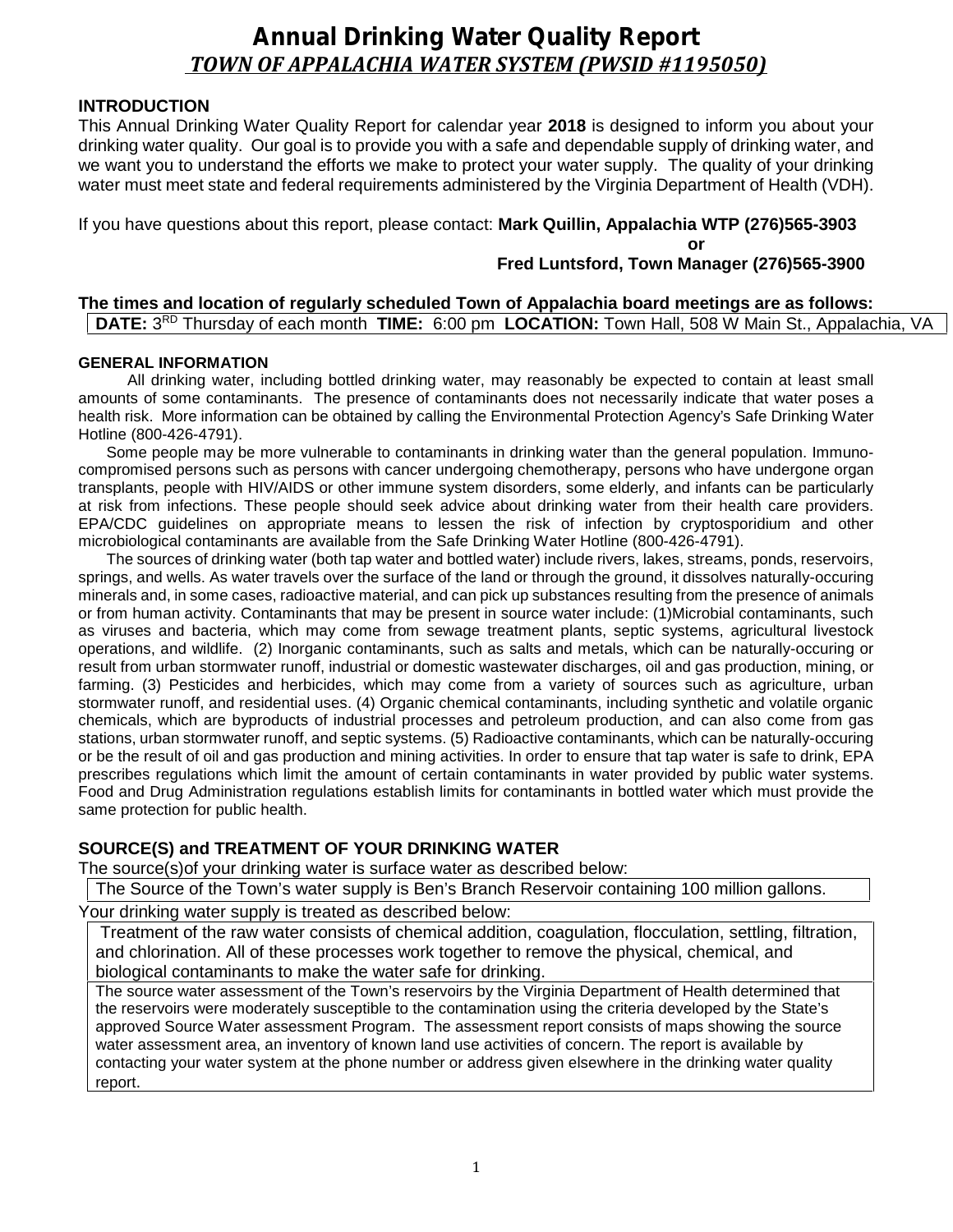### **DEFINITIONS**

Contaminants in your drinking water are routinely monitored according to Federal and State regulations. The table below shows the results of our monitoring for the period of January 1<sup>st</sup> to December 31<sup>st</sup>, 2018. In the table and elsewhere in this report you will find many terms and abbreviations you might not be familiar with. The following definitions are provided to help you better understand these terms:

*Maximum Contaminant Level Goal, or MCLG -* the level of a contaminant in drinking water below which there is no known or expected risk to health. MCLGs allow for a margin of safety.

*Maximum Contaminant Level, or MCL* - The highest level of a contaminant that is allowed in drinking water. MCLs are set as close to the MCLGs as feasible using the best available treatment technology.

*MRDL –* Maximum Residual Disinfectant Level, the highest level of a disinfectant allowed in drinking water. There is convincing evidence that addition of a disinfectant is necessary for control of microbial contents.

*MRDLG –* Maximum Residual Disinfectant Level Goal, the level of a drinking water disinfectant below which there is no known or expected risk to health MRDLGs do not reflect the benefits of the use of disinfectants to control microbial contamination. *Non-detects (ND) - lab analysis indicates that the contaminant is not present*

**Parts per million (ppm) or Milligrams per liter (mg/L)** - one part per million corresponds to one minute in two years or a single penny in \$10,000.

**Parts per billion (ppb) or Micrograms per liter (** $q/L$ **) - one part per billion corresponds to one minute in 2,000 years, or a** single penny in \$10,000,000.

**Picocuries per liter (pCi/L)** - picocuries per liter is a measure of the radioactivity in water.

*Action Level* - the concentration of a contaminant which, if exceeded, triggers treatment or other requirements which a water system must follow.

*Treatment Technique (TT)* - a required process intended to reduce the level of a contaminant in drinking water.

*Nephelometric Turbidity Unit (NTU)* - nephelometric turbidity unit is a measure of the clarity, or cloudiness, of water. Turbidity in excess of 5 NTU is just noticeable to the average person. Turbidity is monitored because it is a good indicator of the effectiveness of our filtration system.

# **WATER QUALITY RESULTS**

#### **Regulated Contaminants**

| Contaminant<br>(units)                          | <b>MCLG</b>          | <b>MCL</b>                                  | Level<br>Detected | Violatio<br>n (Y/N) | Range         | Date of<br>Sample | <b>Typical Source of</b><br>Contamination                                                       |
|-------------------------------------------------|----------------------|---------------------------------------------|-------------------|---------------------|---------------|-------------------|-------------------------------------------------------------------------------------------------|
| Alpha<br>Emitter(pCi/L)                         | $\Omega$             | 15                                          | < 0.5             | No                  | N/A           | 07/09/2014        | Erosion of natural deposits                                                                     |
| Combined Radium<br>(pCi/L)                      | 0                    | 5                                           | < 0.7             | <b>No</b>           | N/A           | 07/09/2014        | Erosion of natural deposits                                                                     |
| Turbidity (NTU)                                 | 0                    | TT, 1 NTU max                               | 0.15              | <b>No</b>           | N/A           | 09/11/2018        | Soil Runoff                                                                                     |
|                                                 |                      | TT, $\leq$ 0.3 NTU<br>95% of the time       | 100%              |                     |               | 09/11/2018        |                                                                                                 |
| Fluoride (ppm)                                  | 4                    | 4                                           | 1.05              | No.                 | N/A           | 10/03/2018        | Water additive which<br>promotes strong teeth                                                   |
| Barium (ppm)                                    | $\overline{2}$       | $\overline{2}$                              | 0.015             | No.                 | N/A           | 01/03/2018        | Discharge of drilling waste;<br>Discharge from metal refineries;<br>Erosion of natural deposits |
| Chlorine (ppm)                                  | <b>MRDLG</b><br>$=4$ | $MRDL = 4$                                  | 0.97              | <b>No</b>           | $0.48 - 1.28$ | 2018              | Water additive used to control<br>microbes.                                                     |
| <b>Haloacetic Acids</b><br>(ppb)                | N/A                  | 60                                          | 29                | <b>No</b>           | N/A           | 03/14/2018        | By-Product of drinking water<br>disinfection.                                                   |
| Total<br>Trihalomethane<br>(ppb)                | N/A                  | 80                                          | 44                | No.                 | N/A           | 09/12/2018        | By-Product of drinking water<br>disinfection.                                                   |
| <b>Total Organic</b><br>Carbon Removal<br>Ratio | N/A                  | <b>TT</b><br>In compliance if<br>$\geq 1.0$ | 1.00              | <b>No</b>           | N/A           | 2018              | Naturally present in the<br>environment.                                                        |

#### **Lead and Copper Contaminants**

| Contaminant<br>(units) | MCLG | Action<br>Level | 90 <sup>th</sup><br>Percentile | Date of<br>Sampling | # of Sampling Sites<br>Exceeding Action Level | <b>Typical Source of Contamination</b>      |
|------------------------|------|-----------------|--------------------------------|---------------------|-----------------------------------------------|---------------------------------------------|
| Copper (ppm)           |      |                 | 0.066                          | 08/09/2016          |                                               | Corrosion of household plumbing:<br>erosion |
| Lead (ppb)             |      | 15              |                                | 08/09/2016          |                                               | Corrosion of household plumbing:<br>erosion |